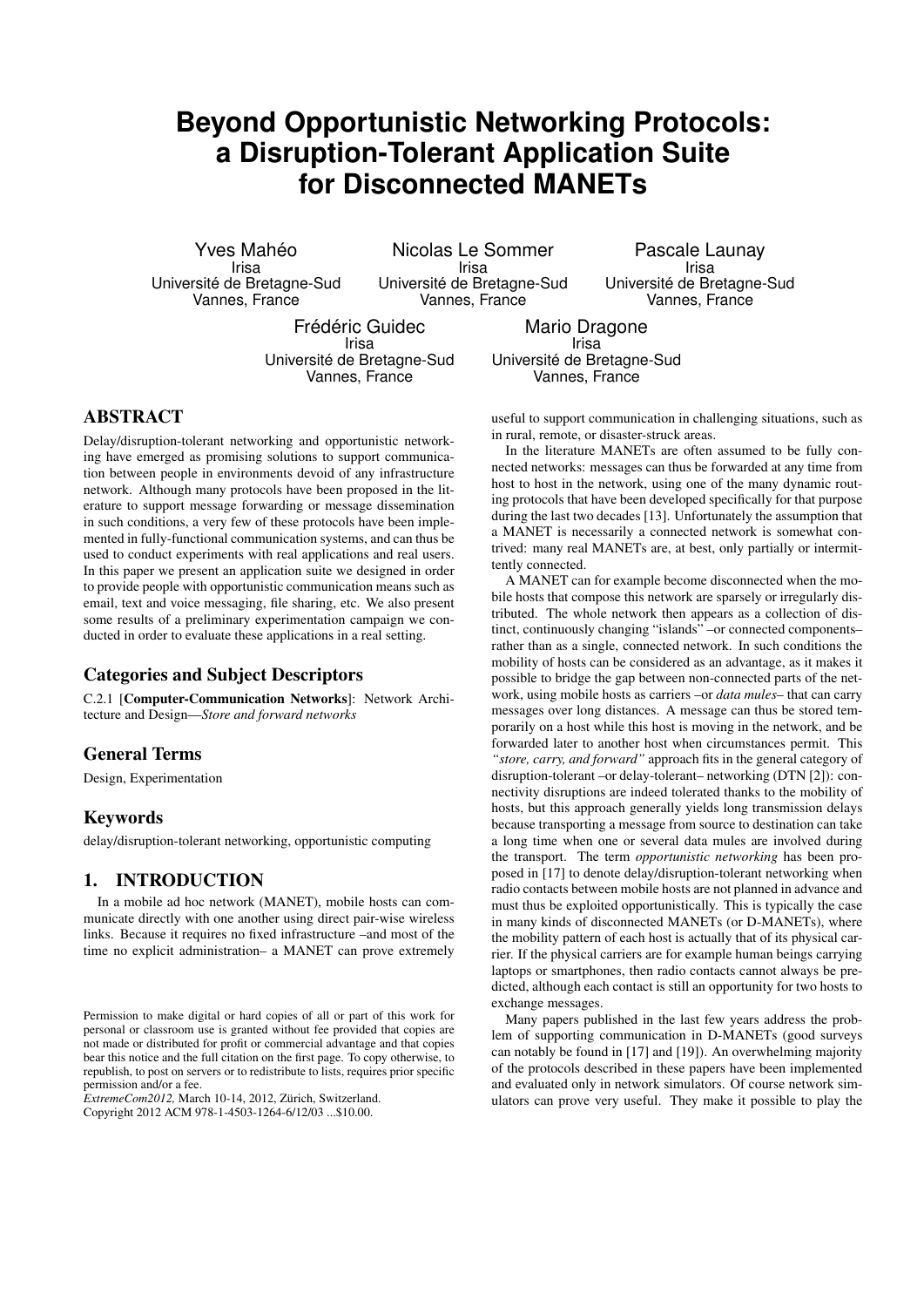same scenario many times, which is quite convenient when several protocols must be compared in similar conditions. They also make it possible to verify the scalability of a protocol, while conducting experiments with hundreds or thousands of mobile devices could be a tedious –and expensive– task. Yet it is our conviction that protocols must also be implemented and tested for real, so as to avoid some simplifications and not to neglect some constraints that would render these protocols ineffective in real conditions.

For example, due to the limitations of some simulators, many authors run simulations in which battery-powered handheld devices such as laptops, netbooks, or smartphones are assumed to be always on, and therefore always available to exchange messages with any other neighbor device. In real life, though, experience shows that users generally prefer to preserve the battery of their devices, which are thus switched off –or put in suspend mode– most of the time, and are only switched on for short durations. Simulation scenarios in which battery-powered handheld devices are assumed to be always on are thus overly optimistic.

Another typical example is that simulators are often used to evaluate how messages can propagate in a D-MANET, but not how distributed applications could perform in such a network. Yet since a D-MANET is a network in which transmission delays can be very long and where transmissions can even fail altogether, legacy applications (most of which are TCP-based) could not run in such conditions. Indeed, designing and implementing distributed applications capable of running in a D-MANET is quite a challenge. The peer-to-peer model should obviously be preferred over the clientserver model, because as a general rule no host can be considered as stable and accessible enough to play the role of a server for all other hosts. Additionally, any distributed application running in a D-MANET must obviously be able to tolerate long transmission delays, and occasional transmission failures as well. Legacy applications must therefore be re-examined based on these premises, and new applications have to be designed accordingly.

In the remainder of this paper we present a suite of applications we designed along that line, together with lessons learned from the first experimentation campaign we conducted in order to evaluate how these applications can perform –and be accepted by users– in real-life conditions. Our application suite relies on a communication middleware system we designed and implemented. This communication system is only described briefly in Section 2, but interested readers can find details in [5]. In Section 3 we present the applications we proposed to users during the experimentation campaign. This campaign is described in Section 4, together with some of the results obtained on that occasion. In Section 6, which concludes this paper, we describe our plans for future work.

## 2. OVERVIEW OF DODWAN

Building an application suite for D-MANETs requires some communication middleware system with which mobile hosts can collaborate in a peer-to-peer manner to ensure message transportation. DoDWAN *(Document Dissemination in mobile Wireless Ad hoc Networks)* is a communication middleware system we designed along this line. DoDWAN, whose general architecture is presented in Figure 1, is distributed under the terms of the GNU General Public License<sup>1</sup> .

DoDWAN has been designed so as to be configurable, extensible and customizable. Thanks to the available documentation, API and tutorial, one can easily develop new DoDWAN-based applications and deploy them on different types of devices such as laptops or Android smartphones. DoDWAN has originally been implemented



Figure 1: Architecture of the DoDWAN system

so as to rely on Wi-Fi interfaces running in ad hoc mode, and this is the way it is usually used in most situations (including the experiments reported in this paper). Yet it has also been experimented in a military tactical network, using VHF battlefield radios with builtin modems instead of Wi-Fi interfaces, and proved very robust and reliable in such harsh conditions [6]. Additionally, DoDWAN is provided with a set of tools that are useful for trials, such as a communication logger, a neighborhood logger, an administration console, etc.

DoDWAN supports content-based information dissemination in D-MANETs. This is a characteristic it shares with the Haggle system, while the DTN2 system is rather meant to support destinationdriven message forwarding.

In content-based networking, information flows towards interested receivers rather than towards specifically set destinations. This approach notably fits the needs of applications and services dedicated to information sharing or event distribution. It can also be used for destination-driven message forwarding, though, considering that destination-driven forwarding is simply a particular case of content-driven forwarding where the only significant parameter for message processing is the identifier of the destination host (or user).

DoDWAN implements a selective version of the epidemic routing model proposed in [18]. It provides application services with a publish/subscribe API. When a message is published on a host, it is simply put in the local cache maintained on this host. Afterwards each radio contact with another host is an opportunity for the DoDWAN system to transfer a copy of the message to that host.

In order to receive messages an application service must subscribe with DoDWAN and provide a *selection pattern* that characterizes the kind of messages it would like to receive. The selection patterns specified by all local application services running on the same host define this host's *interest profile*. DoDWAN uses this profile to determine which messages should be exchanged whenever a radio contact is established between two hosts.

Our approach while developing DoDWAN has been quite pragmatic: rather than designing a clever and complicated protocol that can only run efficiently in very specific conditions, we deliberately designed a quite simple protocol that performs satisfactorily in most situations. As a general rule, a mobile host that defines a specific interest profile is expected to serve as a mobile carrier for all messages that match this profile. Yet a host can also be configured so as to serve as an altruistic carrier for messages that present no interest to the application services it runs locally. This behavior is optional, though, and it must be enabled explicitly by setting DoDWAN's configuration parameters accordingly. Details about this interaction scheme and about how it performs in real conditions can be found in [5].

Mobile hosts running DoDWAN only interact by exchanging

<sup>1</sup>http://www-irisa.univ-ubs.fr/CASA/DoDWAN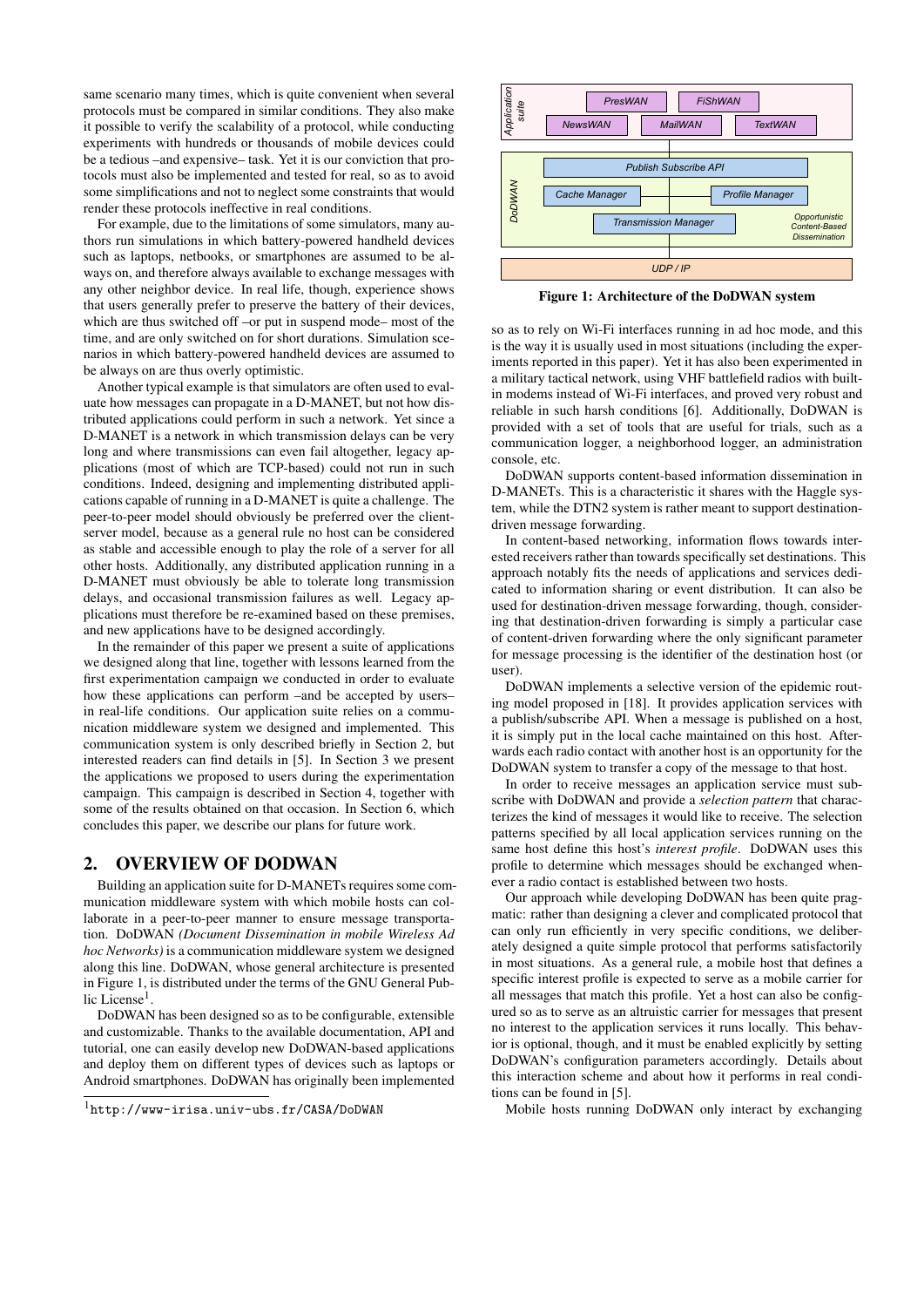

Figure 2: Screenshots of some DoDWAN applications

control and data messages encapsulated in UDP datagrams, which can themselves be transported either in IPv4 or IPv6 packets. Large messages are segmented so that each fragment can fit in a single UDP datagram. Fragments of a large message can propagate independently in the network and be reassembled only on destination hosts.

## 3. APPLICATION SUITE

A suite of applications suitable for disconnected MANETs has been developed on top of the DoDWAN middleware system.

Some of these applications are strongly inspired from legacy Internet communication services: electronic messaging, discussion service, and instant messaging. Since such services rely on the client/server paradigm, each host running DoDWAN must also run pseudo-servers that implement the POP3, SMTP, NNTP and IRC protocols. These pseudo-servers communicate with each other through the DoDWAN middleware system in a peer-to-peer mode. End-users can use the standard client programs they are already familiar with (for example Thunderbird or XChat IRC) in order to access their email accounts, newsgroups or IRC channels.

Other applications have been specifically designed for the DoD-WAN middleware system, with specific user interfaces. One of these applications makes it possible to visualize the user's direct neighbors. A peer-to-peer filesharing application that allows users to define their interests for particular files and to receive them according to their content. Finally, simple text and voice messaging applications are available. These are well adapted to small devices such as smartphones, for they only require limited user interaction.

Figure 2 shows screenshots of some of these applications. In the remainder of this section, we detail how some of these applications make use of DoDWAN's content-based information dissemination to implement application-level communication schemes.

#### *NewsWAN.*

NewsWAN (News distribution in Wireless Ad hoc Networks) is a discussion service that is strongly inspired from the legacy Usenet service created in the 1980s. NewsWAN implements an NNTP pseudo-server running on each device. The *Thunderbird* agent is used as a standard user interface.

Newsgroups, representing topical categories, are used as content description for message dissemination. Any user can create a newsgroup, or discover existing ones. When an article is published to a particular newsgroup, a message is put in the cache maintained by

DoDWAN, with the newsgroup as content description. The message then starts propagating from device to device in the network, being carried by those devices whose users have subscribed to the newsgroup considered. Symmetrically, whenever the DoDWAN middleware obtains from a peer host an article that matches its own "interest profile"—that is, an article that pertains to a newsgroup it has been ordered to maintain locally—this article is simply put in the local cache, and the NewsWAN program is notified of this reception, so the article can be made available for the user's newsreader.

#### *FiShWAN.*

FiShWAN (File Sharing in Wireless Ad hoc Networks) is a peerto-peer filesharing application, which can be compared with popular filesharing applications such as Emule or Kaaza. FiShWAN leverages on DoDWAN's content-based communication model, and provides users with facilities to describe the content of the files they want to publish or to obtain, and to easily store and retrieve these descriptions when needed. File descriptors are directly used by DoDWAN while performing selective message dissemination.

#### *MailWAN.*

MailWAN (Mail exchange in Wireless Ad hoc Networks) is an email exchange service that allows users of mobile devices to send and receive email. It implements POP3 and SMTP pseudo-servers running on each mobile device, accessed locally by standard email agents such as Thunderbird. MailWAN is implemented using the publish/subscribe programming interface offered by DoDWAN.

In the Internet email forwarding relies on an address-based scheme. In contrast DoDWAN implements a content-based propagation model. When publishing an email message, MailWAN includes the email address of the recipient as the content description of the message. In order to receive messages it also registers with DoDWAN as a subscriber for messages whose content description is the email address of the local user.

All mobile devices do not necessarily have to serve as carriers for all email messages. The domain part in an email address is considered as the identifier of a community of users. Thus members of a community collaborate to disseminate messages addressed to any member of this community. Through the usual tool in her email agent, the user can create an account (with a dedicated domain name) for each of the communities she belongs to.

### *TextWAN and VoiceWAN.*

TextWAN and VoiceWAN are text and voice messaging services inspired from the well-known SMS service, and extended to nontextual messages. Each user can belong to one or several groups, and messages can be sent either to specific users or to groups of users. Messages are forwarded towards their destination(s) by disseminating through all devices that belong to the same groups as the target(s).

# 4. EXPERIMENTATION

DoDWAN and the application suite described in Section 3 are meant to be useful in challenged environments, especially when traditional communication services are not available. Yet before trying to use DoDWAN and its applications in really harsh conditions, we conducted a preliminary experimentation campaign inmon a more "cozy" environment. This campaign involved groups of volunteer students (up to 25 volunteers during each trial), that were equipped with DoDWAN-enabled netbooks and were strongly invited to use DoDWAN and its applications during and between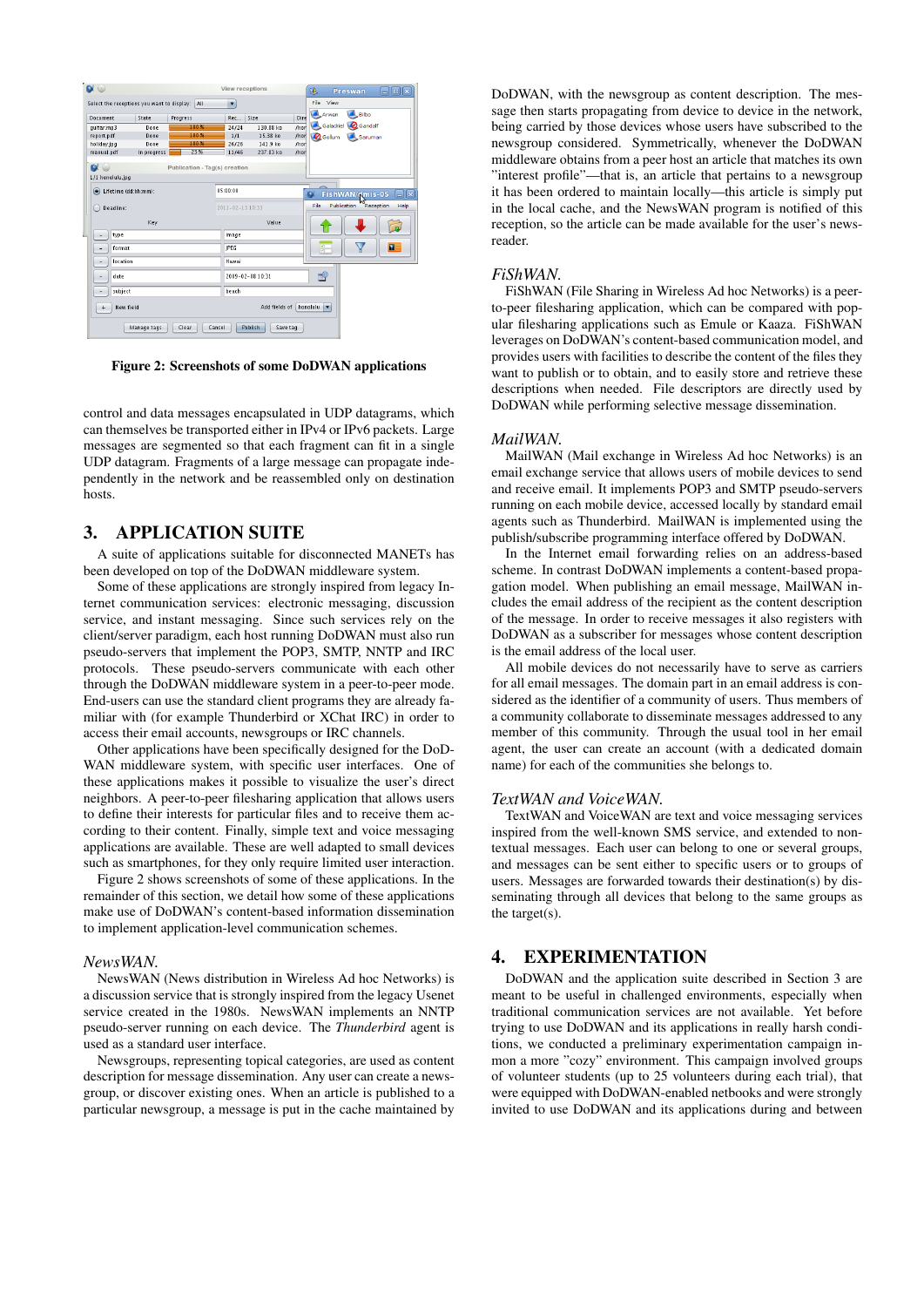classes, but also out of the campus (at home, during week-end trips, etc.). Several trials were conducted during that campaign, with durations ranging between a couple of weeks and 6 months.

The netbooks were Dell Inspiron Mini 9 and Mini 10, running an Ubuntu/Linux system. The Wi-Fi interface on each netbook was configured to operate by default in ad hoc mode, using an SSID dedicated to the experiment. The users were not allowed to switch this interface to managed mode, thus preventing wireless connections to access points that may be present in their environment. However, they had the possibility to access the Internet sporadically using the builtin Ethernet interface, while wireless communication was reserved for opportunistic communication with DoDWAN.

All the software needed for the experiments had been packaged in two Debian packages to ease its deployment. These packages included not only DoDWAN and its applications, but also a number of administration tools. Among these tools was a network configurator that could control the Wi-Fi and Ethernet interfaces, and a power manager. This power manager could detect the starts and shutdowns of the netbooks, as well as suspend-to-ram and resume events, and notify DoDWAN of these events. Such events are important for the DoDWAN system, as it uses them to update its perception of a host's neighborhood, and to adapt its gossiping with neighbors accordingly. Another administration tool allowed software upgrade via an Internet connection established through the Ethernet interface. Because of the rather long duration of the whole campaign, bug corrections or parameter adjustments had to be applied during the course of the experiment. Users were informed of these changes (typically via articles published in a dedicated newsgroup accessible with the NewsWAN application), and were invited to temporarily connect their netbook to the Internet, so that an automatic upgrade of the software could be performed. Another administration tool was used to automatically upload the different traces collected on a mobile host to a server in our laboratory. This upload occurred whenever the host's Ethernet interface was plugged. The storage capacity on each netbook was actually sufficient to store the entire trace of a trial. It was however interesting for us to collect traces dynamically, as it allowed us to detect and correct software issues as early as possible.

The execution traces collected on each netbook during the whole campaign pertained to the activity of the operating system, of the DoDWAN middleware, and of the DoDWAN-based applications. The analysis of these traces allowed us not only to check the behavior of DoDWAN's protocol, but also to get a better understanding of the behavior of the users. During the whole experimentation campaign we collected 935 Mbytes of trace data, corresponding to about 8.7 million elementary events observed on the netbooks. In the remainder of this section we illustrate the kind of information that can be extracted from these trace data.

Figure 3 depicts the volatility of 20 netbooks (carried by as many volunteer students) during a 2-month trial, represented as an up/down line for each netbook. The figure clearly shows that the activity of the 20 netbooks varied a lot during the trial, with a global activity level remaining rather low. The right part of Figure 3 focuses on the afternoon of the 4th day of the trial. It can be observed that only 6 netbooks out of 20 had a significant period of activity (longer than one hour) during that afternoon. Very short periods of activity were observed, for example on netbooks *n3* and *n14* whose traces show activity periods of less than a minute. It turns out that several users sometimes opened the lid of their netbook for a few seconds, just to have a glance at the clock widget or to "check their messages". Ironically, these users were anxious to preserve the battery level of their netbook but, by doing so, they did not allow the local DoDWAN system to interact effectively with neighbor hosts,



Figure 5: Timeline of the dissemination of a message

thus diminishing the interest of having DoDWAN-based applications running on their netbook. Indeed, this observation alone bears out that experimentation in real conditions can highlight technical and non-technical issues that simulators can hardly pinpoint. In that particular case, it notably confirms that the volatility of batterypowered devices must not be underestimated when designing protocols and applications for opportunistic computing.

Figure 4 depicts the evolution of the neighborhood of a typical netbook (namely netbook *n14*) during the same 2-month trial. The neighborhood of a netbook is here defined as the number of other netbooks that are within the radio range of this netbook at a given time. In the figure it can be observed that the number of neighbors of netbook *n14* varied continuously and unexpectedly during the 2-month trial. Interestingly, the neighborhood of each netbook was rarely greater than 10 and no clear pattern can be observed in its evolution, although the 20 students often attended the same classes in the same rooms. This confirms that neighborhood between handheld mobile hosts is the result of user-driven volatility and mobility, which when combined together make it hardly predictable. Opportunistic networking and computing then take all their sense, as they allow messages to flow between devices, even though these devices are almost never active at the same time.

The trace data collected during the campaign also allowed us to check the message dissemination scheme implemented in DoD-WAN. Figure 5 shows the dissemination of a particular message, which was published by netbook *n6* during one of the trials. This message was actually an article published by *n6*'s user in a particular newsgroup. The dissemination of the message is here displayed as a tree. Indeed this tree was somehow built opportunistically by the DoDWAN protocol, as radio contacts between netbooks occurred over time. The delay-tolerant nature of the dissemination scheme appears clearly in this example: after the message was published on *n6* at time 00:00, *n6* met *n5*, *n10* and *n12* about 6 minutes later. Since the message matched the interest profiles of these three netbooks they all got a copy of the message, and thus became carriers of this message. *n5* later met netbook *n1*, but since the message did not match the interest profile of *n1* it did not become a carrier (this is expressed by the dotted line in the figure). *n5* went on to meet *n14*, which got a copy of the message and itself later passed this message to *n3* and *n16*. After 53 minutes, 12 netbooks had received the message, and 3 additional netbooks had been proposed this message but had denied it.

Globally, the experimentation campaign revealed a utilization ratio of the DoDWAN applications lower than what we had expected. For example, the two-month trial discussed above totalized 419 messages published with MailWAN, NewsWAN and FiShWAN,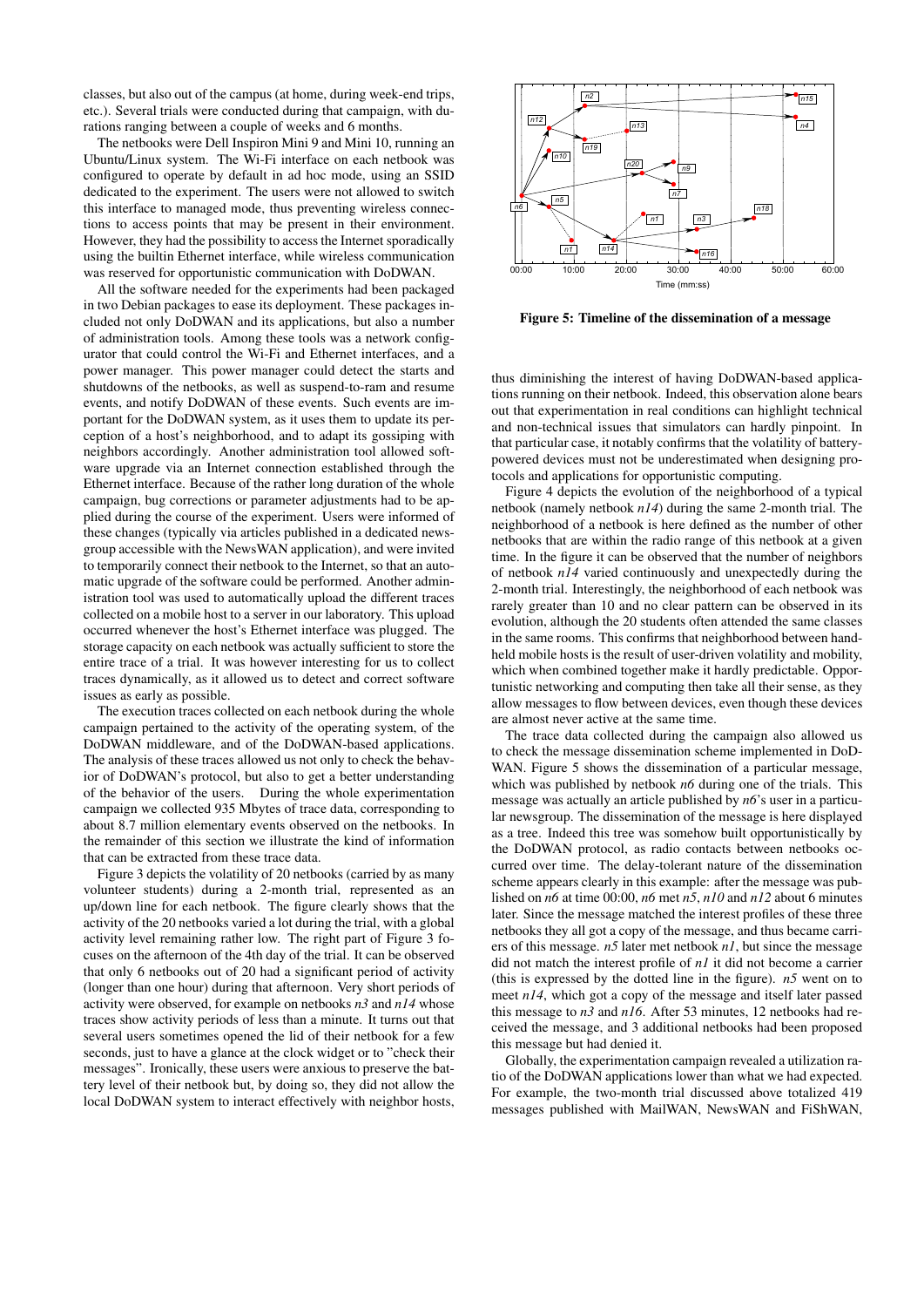

Figure 3: Activity of 20 netbooks during a 2-month trial



Figure 4: Evolution of the neighborhood of netbook n14 during the 2-month trial

with relative parts of respectively 38%, 43% and 19%. This is partly due to the fact that our volunteer students did not rely entirely on the DoDWAN applications, as they evolved in an environment where traditional communication means (such as 3G infrastructure and Wi-Fi hotspots) were widely available. Indeed, interviews with users showed that they often felt reluctant to rely on asynchronous communication tools, as they are addicted to quasi-interactive communication (even email is often expected to be transmitted almost instantaneously). This fact should be taken into consideration when preparing to run DTN experimental trials, and selecting applications for these trials. The killer-application is still to be found with this respect.

## 5. RELATED WORK

As mentioned in Section 1 only a few protocols for D-MANETs have been implemented in fully-functional communication systems, which are now openly distributed and are thus accessible to developers. Among these systems are the DTN2 system [1], the Haggle system [8], and our own system DoDWAN [5].

Such systems make it possible for developers to design distributed applications, and to use these applications to evaluate the potential of delay/disruption-tolerant and opportunistic networking in challenged environments.

Many possible applications for D-MANETs have been discussed in the literature, although not so many have been implemented and tested in real settings. Email can typically be implemented in a delay/disruption-tolerant environment, due to its inherently asynchronous nature. [15] thus describes a DTN-enabled Email service based on a modification of the SMTP protocol. This service, which involves static kiosks and mobile data mules, has notably been tested during a limited field deployment in rural India.

DTN applications inspired from Twitter [9], Facebook [11] and

Podcasting [14] have also been proposed recently. [4] proposes to use DTN communication in a Finnish chromium mine. A series of experimental trials have been carried out between 2008 and 2010, in different countries, as part of the EU-funded Networking for Communications Challenged Communities (N4C) project. Trials conducted in Swedish Lapland for example focused on how Web and Email applications based on the PRoPHET protocol [12] and on the DTN2 system [3] could meet the needs of reindeer herders.

The idea of using smartphones as DTN-enabled voice-messaging devices has been addressed in many papers [16, 7, 10]. A trial deployment was notably carried out in Uganda. Results of this trial are discussed in [7].

Most of the above-mentioned papers propose to implement applications based on the DTN2 system, although some of them define their own protocol to support applications. Haggle and DoD-WAN yet differ from DTN2 in that they support opportunistic content-driven information dissemination, while DTN2 primarily supports destination-driven message forwarding. Opportunistic content-driven dissemination presents a number of advantages in a D-MANET, for messages can be published in the network with no specific destination. Each mobile host can thus decide to accept –and thus become a carrier for– a message based on its own interest profile or, if needed, based on its willingness to serve as a benevolent carrier for this message. This approach can bring significant benefits in a D-MANET, especially when mobility and contact patterns cannot be predicted.

To the best of our knowledge no extensive experimental trial has ever been conducted with the Haggle system in a challenged environment. As explained in Section 4 the DoDWAN system and the associated applications have so far only been tested in a campus environment (although DoDWAN itself has already proved effective for military tactical communication). The results obtained from this